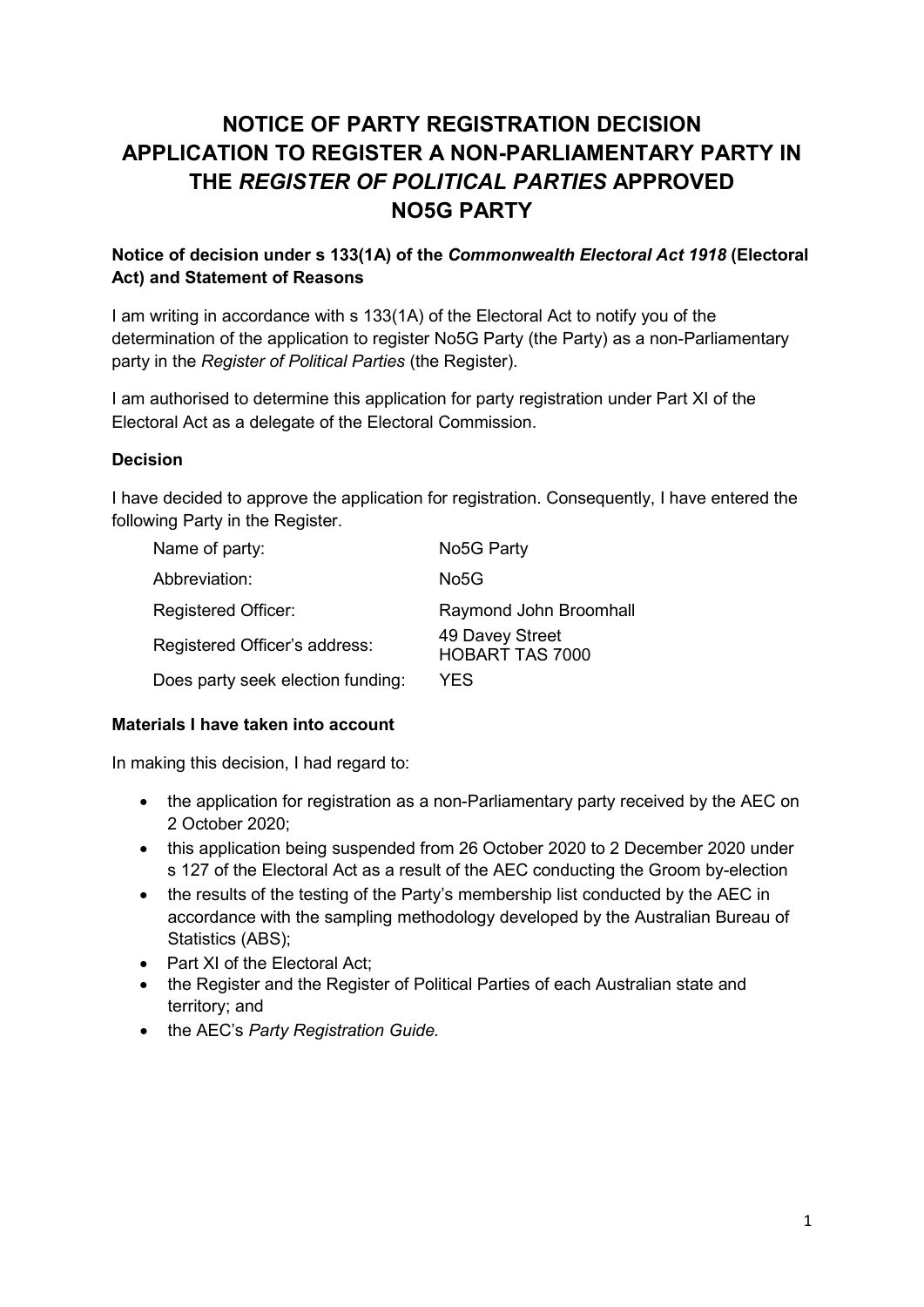# **Findings of Fact**

On the material before me, I make the following findings:

#### Membership list

The membership list submitted by the Party contained 550 members. AEC staff crosschecked this membership list with the Commonwealth Electoral Roll (electoral roll), as required by s 123(3) of the Electoral Act.

| <b>Submitted membership list</b>                      | 550 |
|-------------------------------------------------------|-----|
| Automatically matched to the electoral roll           | 532 |
| Manually matched to the electoral roll                | 18  |
| Unable to match or not enrolled on the electoral roll |     |
| Deceased                                              |     |
| Total                                                 | 550 |

Of the 550 members matched to the electoral roll the following were identified as duplicate members who have previously supported the registration of a registered non-Parliamentary party (or parties):

| Total matched to the electoral roll                                     | 550 |
|-------------------------------------------------------------------------|-----|
| Duplicates identified in the membership list provided by the Party      |     |
| Members identified as also supporting the registration of another party |     |
| Total                                                                   | 539 |

In accordance with the random sampling formula provided by the Australian Bureau of Statistics, a list of 539 members requires a random sample of 44 contactable members to confirm they are members of the Party, with up to five denials of membership, in order for the Electoral Commission to be assured that the Party has 500 members.

| The relevant numbers for this membership test were: | <b>Members</b> |
|-----------------------------------------------------|----------------|
| The random sample size                              | 44             |
| <b>Denials Permitted</b>                            | 5              |
| The AEC attempted to contact*                       | 50             |
| The highest 44 responses were:                      |                |
| - Confirmed Membership                              | 44             |
| <b>Denied Membership</b>                            |                |
| <b>PASS/FAIL</b>                                    | <b>PASS</b>    |

\* Six members could not be contacted by the AEC

Accordingly, I am satisfied the Party meets the requirements of s 126(2)(ca) of the Electoral Act.

## Party constitution

A copy of the constitution of the Party accompanied the application as required by s 126(2)(f) of the Electoral Act. The constitution provided in the application for registration:

- is in writing; and
- sets out the aims of the Party, at least one of which being promoting the election of its candidates to the Senate and/or House of Representatives.

Accordingly, I am satisfied that the Party's constitution meets the requirements of having a written constitution set out in the definition of *eligible political party* at s 123(1) of the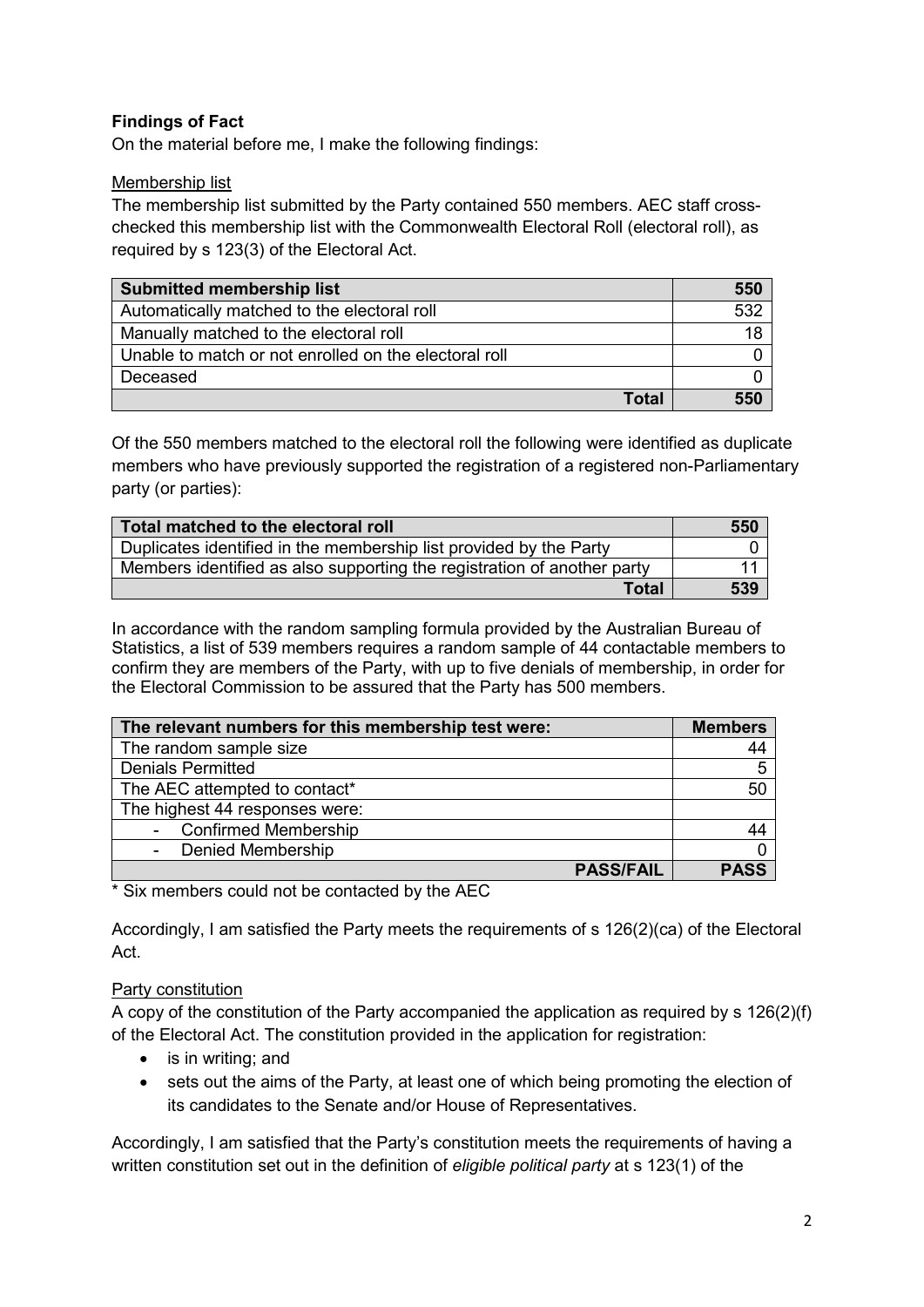Electoral Act, and in accordance with the definition of *political party* at s 4 of the Electoral Act.

# Party name and abbreviation

The Party name, No5G Party, and the abbreviation of the Party name, No5G:

- do not comprise more than 6 words;
- are not obscene:
- are not the name, or an abbreviation or acronym of the name of another political party (not being a political party that is related to the Party) that is a recognised political party;
- do not so nearly resemble the name, abbreviation or acronym of the name of another political party (not being a political party that is related to the Party) that is a recognised political party that it is likely to be confused with or mistaken for that name or that abbreviation or acronym;
- are not one that a reasonable person would think suggests a connection or relationship exists between the Party and a registered party;
- do not comprise the words "Independent Party";
- do not contain the word "Independent" and the:
	- o name, or abbreviation or acronym of the name of a recognised political party; or
	- $\circ$  matter that so nearly resembles the name or an abbreviation or acronym of a recognised political party that the matter is likely to be confused with or mistaken for that name or that abbreviation or acronym.

Accordingly, I am satisfied on the materials before me that there is no basis to refuse the application for registration from the Party under s 129 of the Electoral Act.

# Other procedural application requirements

I am satisfied that the application meets the requirements of ss 126(2)(a), 126(2)(b), 126(2)(c), 126(2)(d), 126(2)(e), 126(2)(f) and 126(2)(g) of the Electoral Act as it:

- set out the name of the party  $(s 126(2)(a))$ ;
- set out an abbreviation  $(s 126(2)(b))$ ;
- set out the name and address of the person who is to be the Registered Officer of the Party for the purposes of the Electoral Act (s 126(2)(c));
- included a list of names of the 500 members of the party to be relied on  $(s 126(2)(ca))$ ;
- advised that the Party wishes to receive moneys under Division 3 of Part XX of the Electoral Act (s 126(2)(d));
- set out the names and addresses of the applicants and particulars of the capacity in which each applicant makes the application (s126(2)(e));
- was accompanied by a copy of the constitution of the party (s  $126(2)(f)$ ); and
- was accompanied by a fee of  $$500$  (s  $126(2)(q)$ ).

On 13 October 2020, I approved the advertisement of the application under s 132(1)(c) of the Electoral Act. A notice of the application was advertised on the AEC website and in 10 major newspapers on 23 October 2020. The advertised closing date for objections was 23 November 2020. The application was suspended from 26 October 2020 to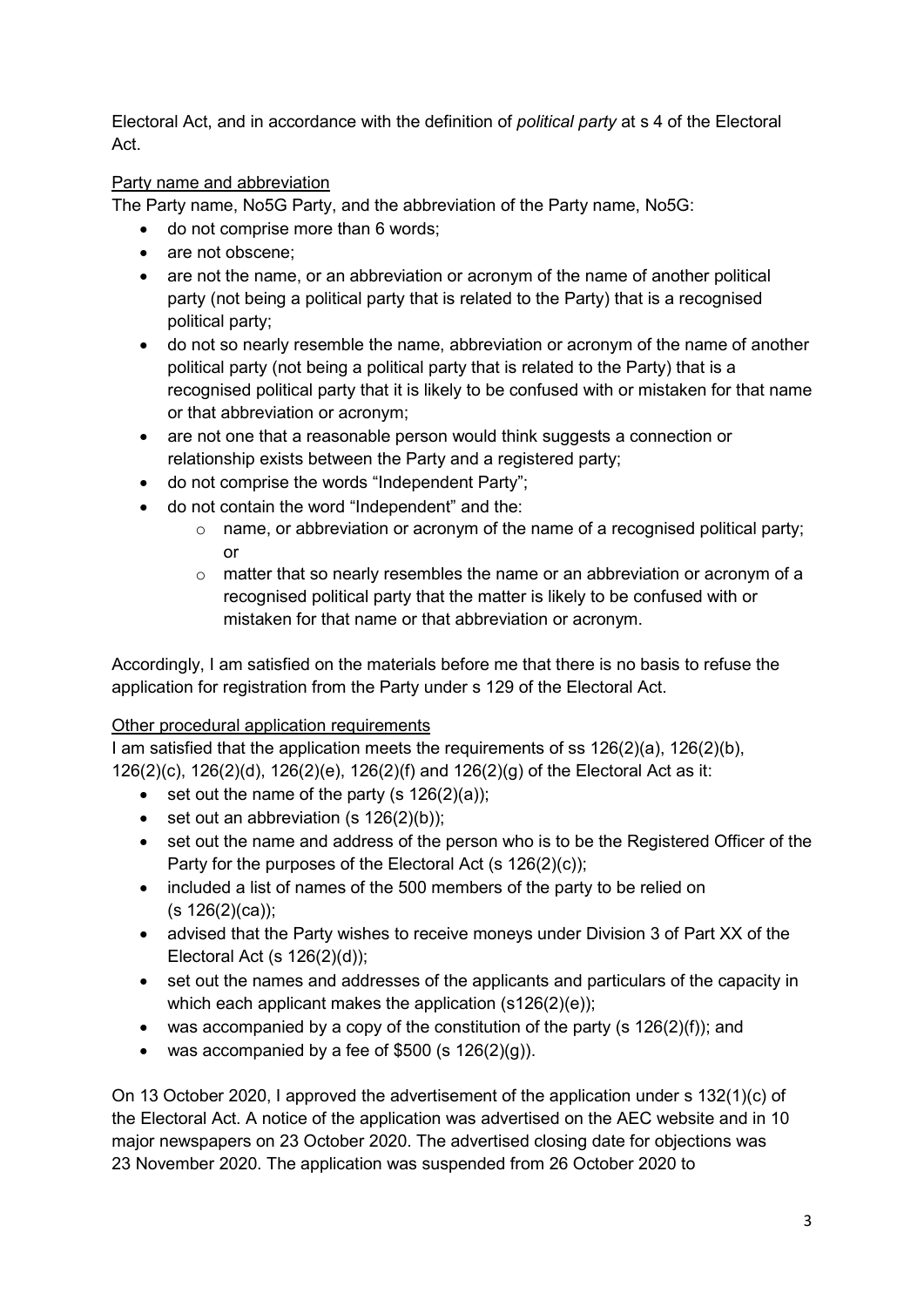2 December 2020 under s 127 of the Electoral Act as a result of the AEC conducting the Groom by election. The objection period was extended accordingly to 31 December 2020. No written particulars objecting to the application were received.

For the reasons outlined above, I approve the registration of No5G Party and the Party's name and abbreviation being entered in the Register, as a delegate for the purposes of Part XI of the Electoral Act.

## **Your review rights**

Under s 141(2) of the Electoral Act, a person (including an organisation) affected by the decision who is dissatisfied with the decision, may make a written application to the Electoral Commission for internal review of this decision within 28 days after the day on which the decision first comes to the notice of that person. There is no fee payable for requesting an internal review.

Requests for review of this decision should be addressed to Mr Tom Rogers, Australian Electoral Commissioner, and emailed to [commission.secretariat@aec.gov.au](mailto:commission.secretariat@aec.gov.au) or posted to Locked Bag 4007, Canberra City ACT 2601.

## How do I request an internal review?

In accordance with ss 141(2) and 141(3) of the Electoral Act, an application for review must:

- be in writing;
- specify the name of the applicant; and
- set out the reasons for making the application.

If you wish to apply for additional time beyond the 28 days to make an application for review of the delegate's decision, please also include the reasons for the application for additional time.

# Who conducts an internal review?

The Electoral Commission, which is comprised of three members, the Australian Electoral Commissioner, a judicial member and a non-judicial member, conducts internal reviews. Under s 141(4) of the Electoral Act, the Electoral Commission shall review an application and make a decision to either:

- affirm the decision under review:
- vary the decision under review; or
- set aside the decision under review and make a decision in substitution for the decision set aside.

## What can I do if I disagree with the outcome of an internal review?

If an internal review decision has been made by the Electoral Commission a person whose interests are affected, and who is dissatisfied with the decision made by the Electoral Commission, may apply to the Administrative Appeals Tribunal (AAT) for an external merits review of the decision. More information on how to apply to the AAT and any applicable fees can be found on its website: [www.aat.gov.au/applying-for-a-review/how-to-apply.](http://www.aat.gov.au/applying-for-a-review/how-to-apply)